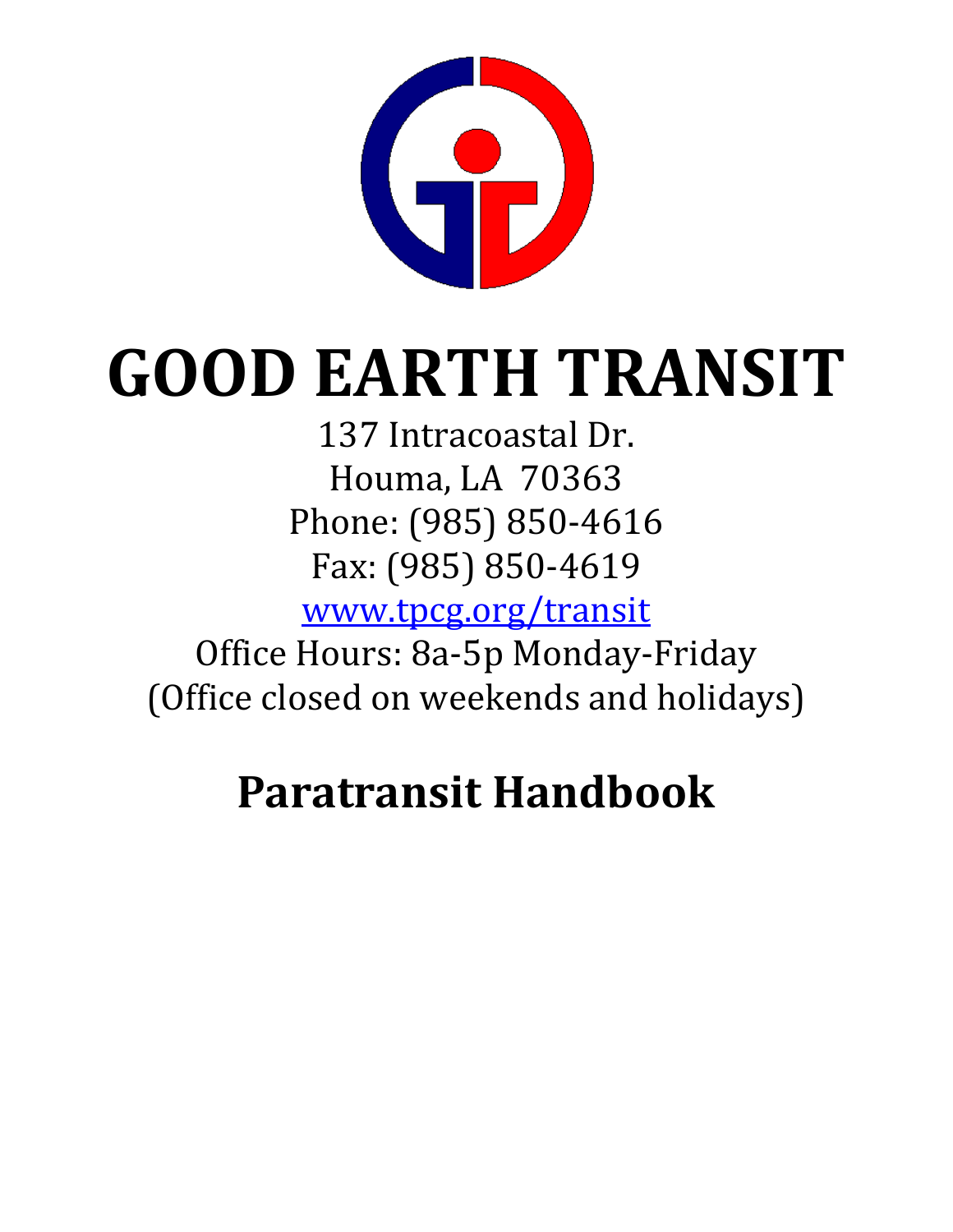# **Table of Contents**

| Comments About Paratransit1                |  |
|--------------------------------------------|--|
| Helpful Addresses & Phone Numbers1         |  |
| To Caregivers And Social Service Agencies2 |  |
| <b>Welcome To Paratransit</b>              |  |
|                                            |  |
|                                            |  |
|                                            |  |
|                                            |  |
| How Can I Get An Application4              |  |
|                                            |  |
|                                            |  |
|                                            |  |
|                                            |  |
|                                            |  |
|                                            |  |
|                                            |  |
|                                            |  |
| Confirming Your Ride Request8              |  |
| Faxing Or E-mailing Your Ride Requests8    |  |
|                                            |  |
| Standing Rides (Subscription Trips)10      |  |
|                                            |  |
|                                            |  |
| If Your Appointment Is Running Late11      |  |
| When The Bus Arrives11-12                  |  |
| Personal Care Attendants (PCA)12           |  |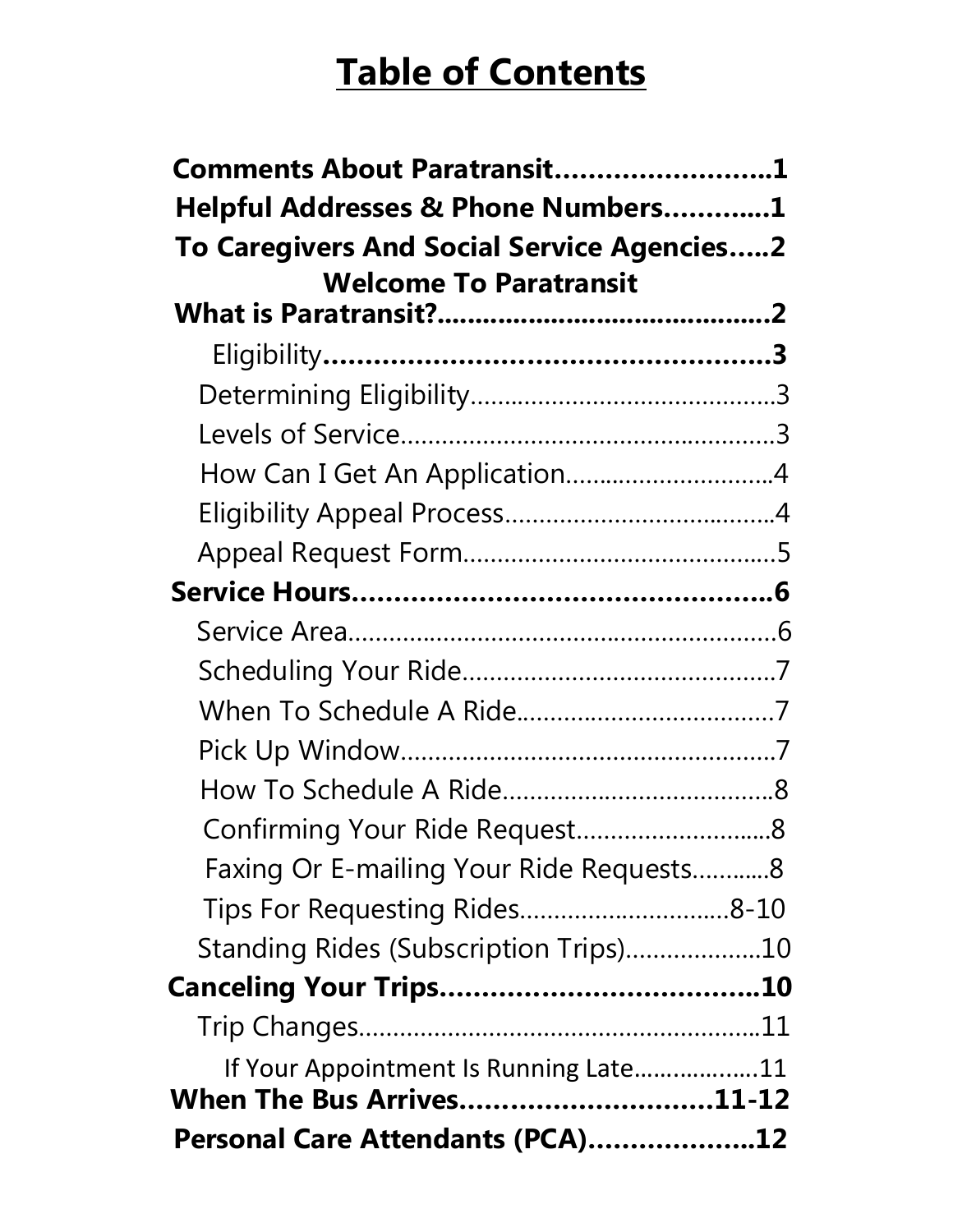| Traveling With Guests (Companions)12            |  |
|-------------------------------------------------|--|
| Transporting Children13                         |  |
| Service Animals And Pets13                      |  |
|                                                 |  |
| <b>Wheelchairs And Other Mobility Aids13-14</b> |  |
|                                                 |  |
|                                                 |  |
|                                                 |  |
|                                                 |  |
|                                                 |  |
| Out Of Town Visitors16-17                       |  |
| Inclement Weather Or Local Disasters17          |  |
|                                                 |  |
|                                                 |  |
|                                                 |  |
|                                                 |  |
|                                                 |  |
| Cancellations At The Door18                     |  |
|                                                 |  |
|                                                 |  |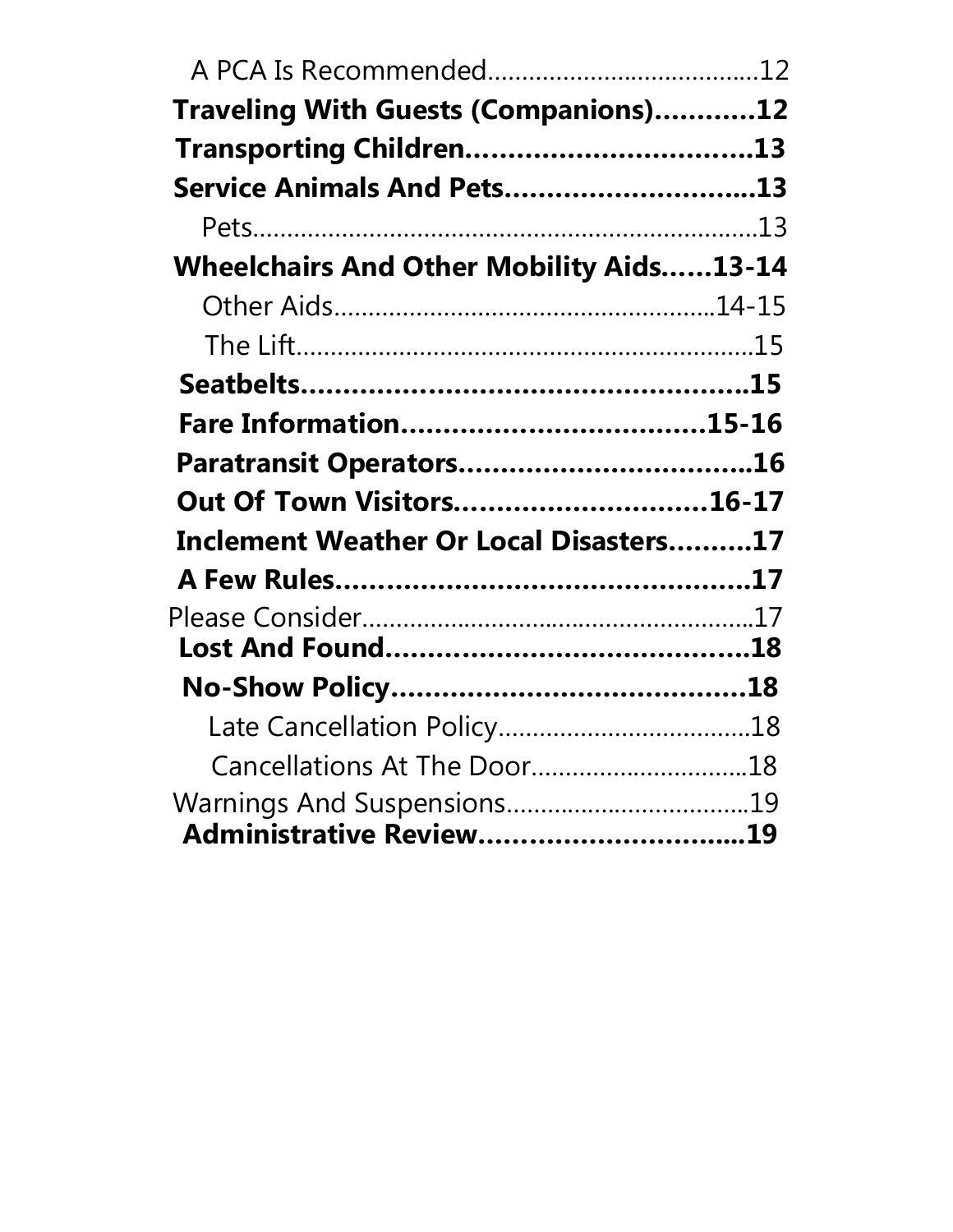#### **CommentsAbout Paratransit**

Your comments, suggestions, complaints, compliments, and concerns are important. Please let us know what's on your mind. We will try our best to get back to you within 72 hours. The following options are available for you to provide comments about our service:

- **1.** Call the Paratransit line at: 985-850-4616
- **2.** Send a letter to: Terrebonne Parish Consolidated Government, Transit Manager, P.O. Box 6097 Houma, LA 70361
- **3.** Send an email to: paratransit@tpcg.org

You may remain anonymous if you wish.

# <span id="page-3-0"></span>**Helpful Addresses & Phone Numbers**

#### **Good Earth Transit Paratransit Services 137 Intracoastal Drive Houma, LA 70363-6775**

To schedule, cancel, or check on a ride, please call the office at **985-850- 4616 extension 404** between the hours of 8:00 a.m. and 5:00 p.m., Monday thru Friday. If it is after hours, please leave a message with your name and a call back number and someone will return your call when the office reopens.

If you are unable to reach an operator, please call back and dial **extension 230** and someone should be able to assist you.

<span id="page-3-1"></span>If you do not have a push button phone, please stay on the line for the next available operator to take your call.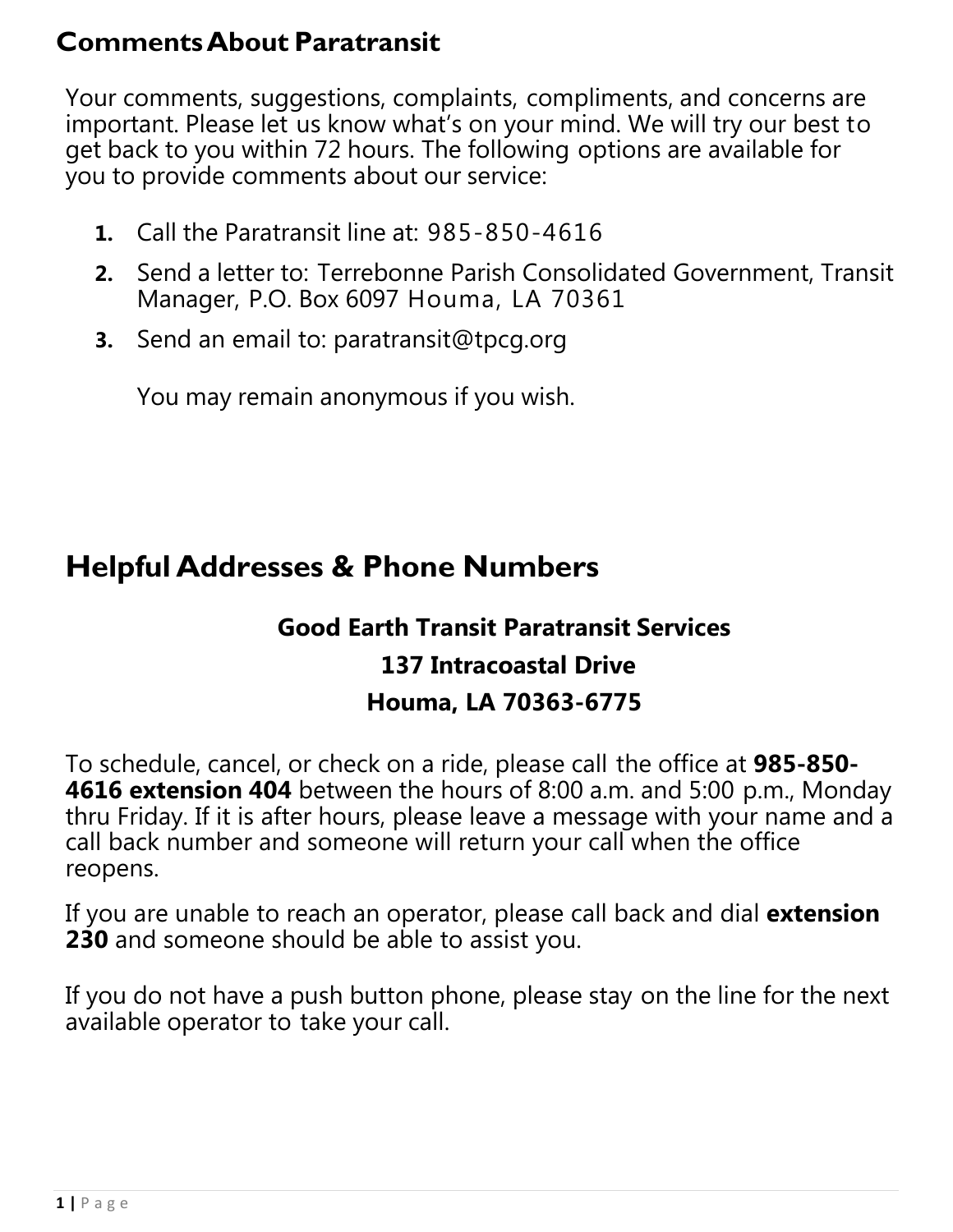#### **To Caregivers And Social Service Agencies**

This handbook is phrased as if the Paratransit customer is reading it. We know that many caregivers and others will assume the responsibility for reading and understanding this information as well as making reservations and other arrangements for the customer.

Please keep in mind, if the person you care for will ride the Paratransit van without an attendant, he or she must be able to follow basic customer responsibilities and abide by Good Earth Transit's Rules of Conduct.

Please take special notice of the Notes at the end of some sections. These passages contain important information that can affect your Paratransit service.

#### <span id="page-4-0"></span>**WelcomeTo Paratransit Service**

This handbook provides you with step-by-step instructions on how to use Paratransit service, along with policies, procedures, helpful contact information, and tips for our customers.

#### **What Is Paratransit?**

Paratransit is a wheelchair-accessible shared-ride transportation service for individuals when the effects of their disability prevent them from using the regular fixed route buses. This means that a person must be unable, because of the effects of their disability, to get to or from the bus stop, get on or off a ramp-equipped bus, or successfully travel by bus to or from their destination.

Paratransit service is comparable to fixed route bus service, operated in the same service area, and the same service hours. Paratransit emphasizes safety, reliability, and customer comfort.

<span id="page-4-1"></span>We take pride in offering the best possible transportation to customers who are eligible for Paratransit service under the Americans with Disabilities Act (ADA) guidelines.

Paratransit service operates 365 days a year.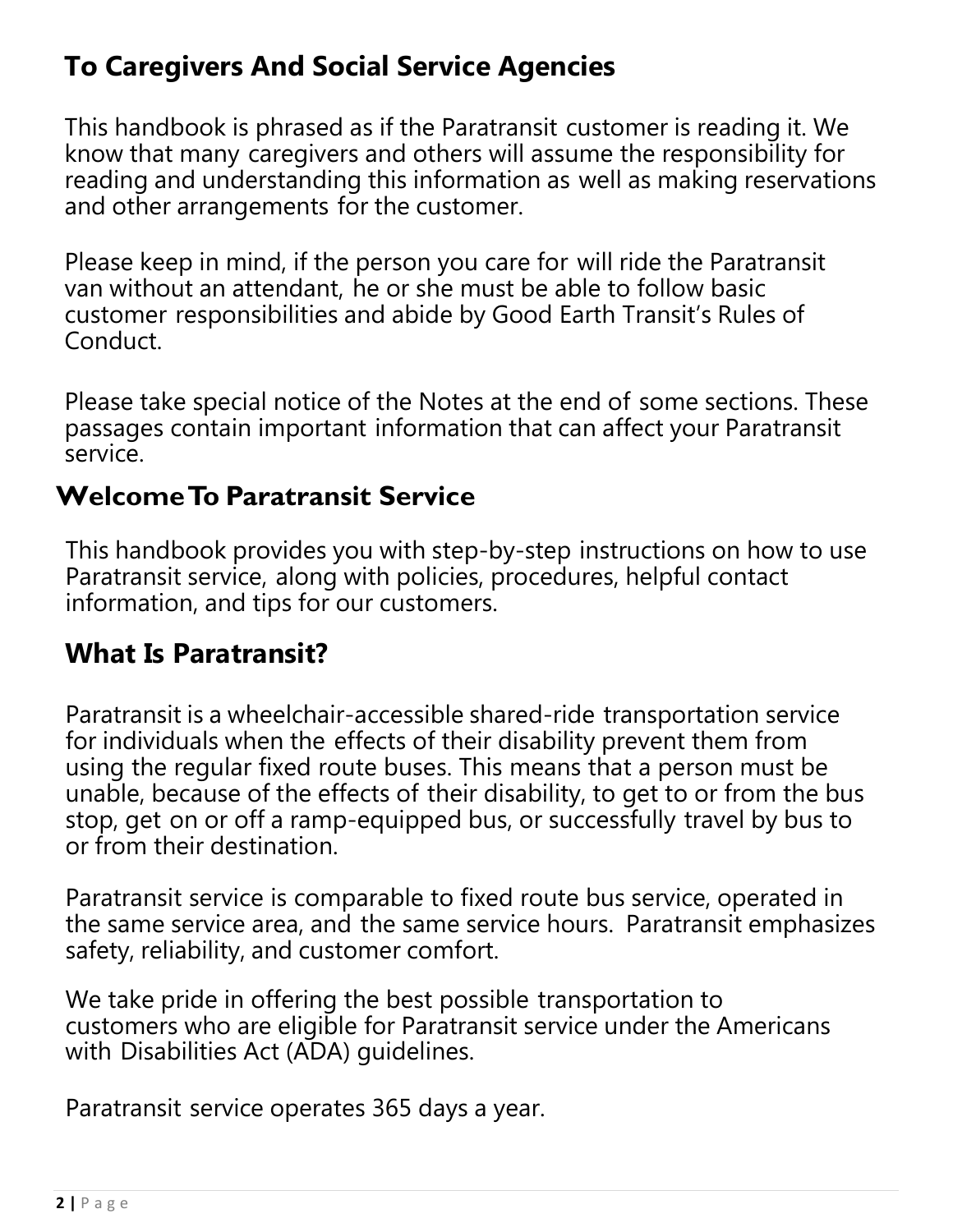# **Eligibility**

Good Earth Transit fixed route buses are considered the primary mode of public transportation for everyone in our service area. Therefore, riders who require Paratransit service must apply for eligibility. There are three types of eligibility, which are based on the applicant's specific disability: temporary, conditional, and unconditional (full) service. Because the effects of a disability can change over time, certification for Paratransit eligibility is not permanent. Most eligibility is granted for a period of three (3) years. A notification letter and recertification form is sent at least 30 days before your eligibility is due to expire.

#### **Determining Eligibility**

All Paratransit applicants must complete the eligibility form and most applicants will be required to complete either a phone or an in person interview in our office. If Paratransit needs you to complete an in-person interview, we will contact you after the application has been received to set up an appointment. We will provide free transportation to the office if needed. After receiving all required information, Good Earth Transit will determine your eligibility within 21 calendar days. You will be notified of the results in writing via mail.

<span id="page-5-1"></span>If we determine you are eligible for Paratransit services, you will receive a letter and ID card notifying you of the decision. The ID card will have your name, address, expiration date, and your eligibility level printed on it. If you are not satisfied with the decision, you may appeal within 60 days of the date of the letter.

#### **Paratransit Provides Three Different Levels Of Service:**

- **1.** Unconditional (Full) service allows eligible customers to take the van for all of their trips during our service hours and within our service area.
- **2.** Conditional service is for customers who are able to take the bus some of the time and require van service at other times.
- **3.** Temporary service is for people who have a temporary need for the service due to a catastrophic event such as a stroke, hip replacement, broken leg, etc.

<span id="page-5-0"></span>Your ID card and letter will have the expiration date on it. If you feel you may be eligible for service after the expiration date, you will need to fill out a new application.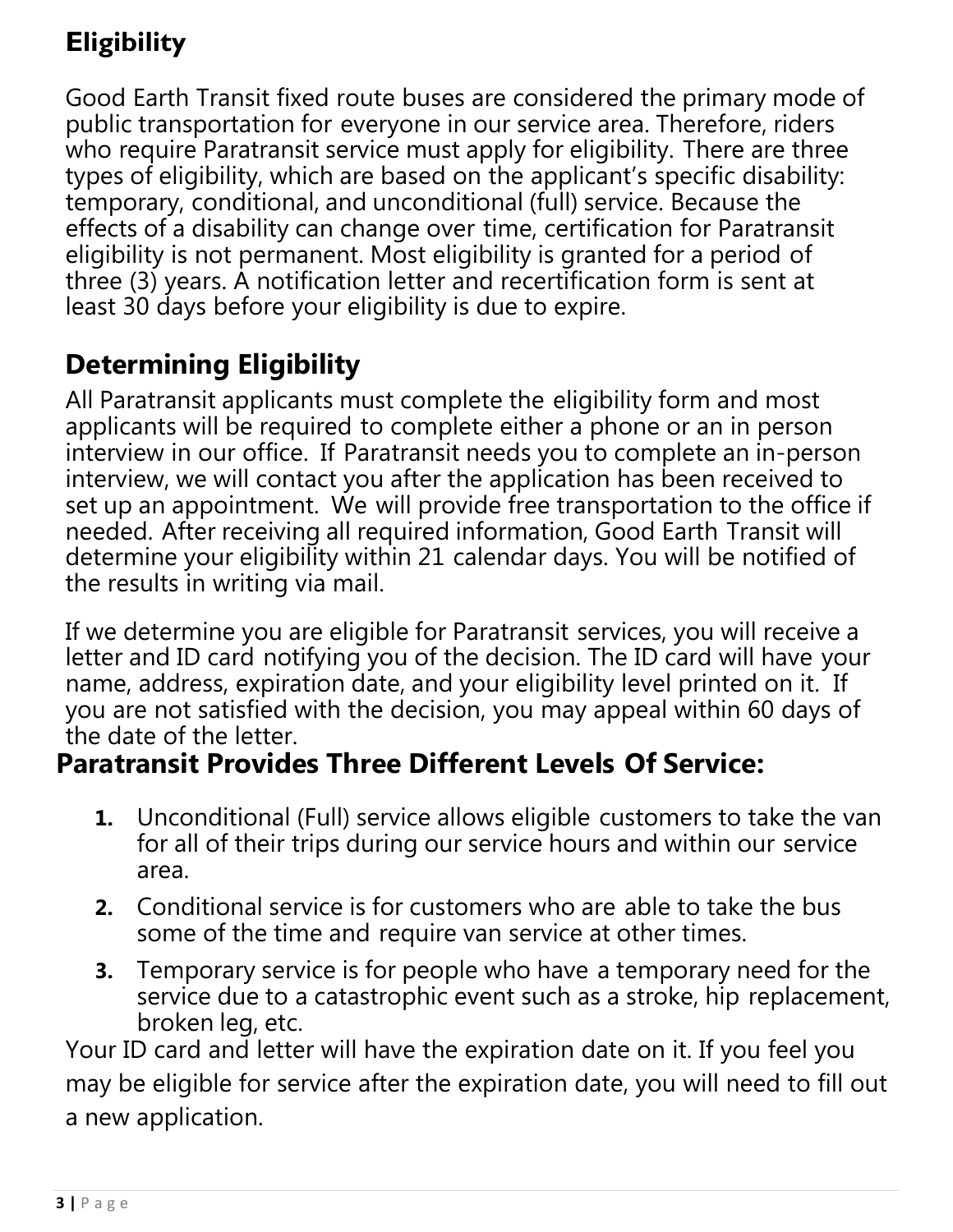#### **How Can I Get An Application?**

Contact Good Earth Transit Paratransit department at 985-850-4616 extension 404 to request a Paratransit application or download an application from: www.tpcg.org/transit.

Fill out the application with complete answers to each question and mail the original back to Good Earth Transit. Be sure to sign the application and have the medical portion completed before you send it in. Good Earth Transit will not process incomplete applications.

#### **Eligibility Appeal Process**

If you disagree with your eligibility determination, you may appeal within 60 calendar days of the date on your eligibility determination letter. A form to request your appeal is included with your eligibility determination letter.

An appeal of your eligibility determination gives you the opportunity to present information and arguments regarding why you believe the determination is not correct. You will want to provide information that demonstrates how the effects of your disability prevent you from independently: (1) getting to the nearest bus stop; (2) boarding and riding the regular, fixed route bus; and/or (3) getting off the bus and successfully navigating to your final destination.

You can request an in-person appeal hearing to be held at Good Earth Transit. If you wish, you can bring someone with you to the hearing. GET will provide Paratransit transportation to and from the hearing.

If you would rather appeal in writing, you may submit a letter of appeal. Within 30 days after your hearing or after Good Earth Transit has received all the information you want considered in your appeal, you will receive a written, final decision regarding your Paratransit eligibility.

Please submit your notice of appeal and any additional information to:

**Terrebonne Parish Consolidated Government Public Transit Administration P.O. Box 6097 Houma, LA 70361**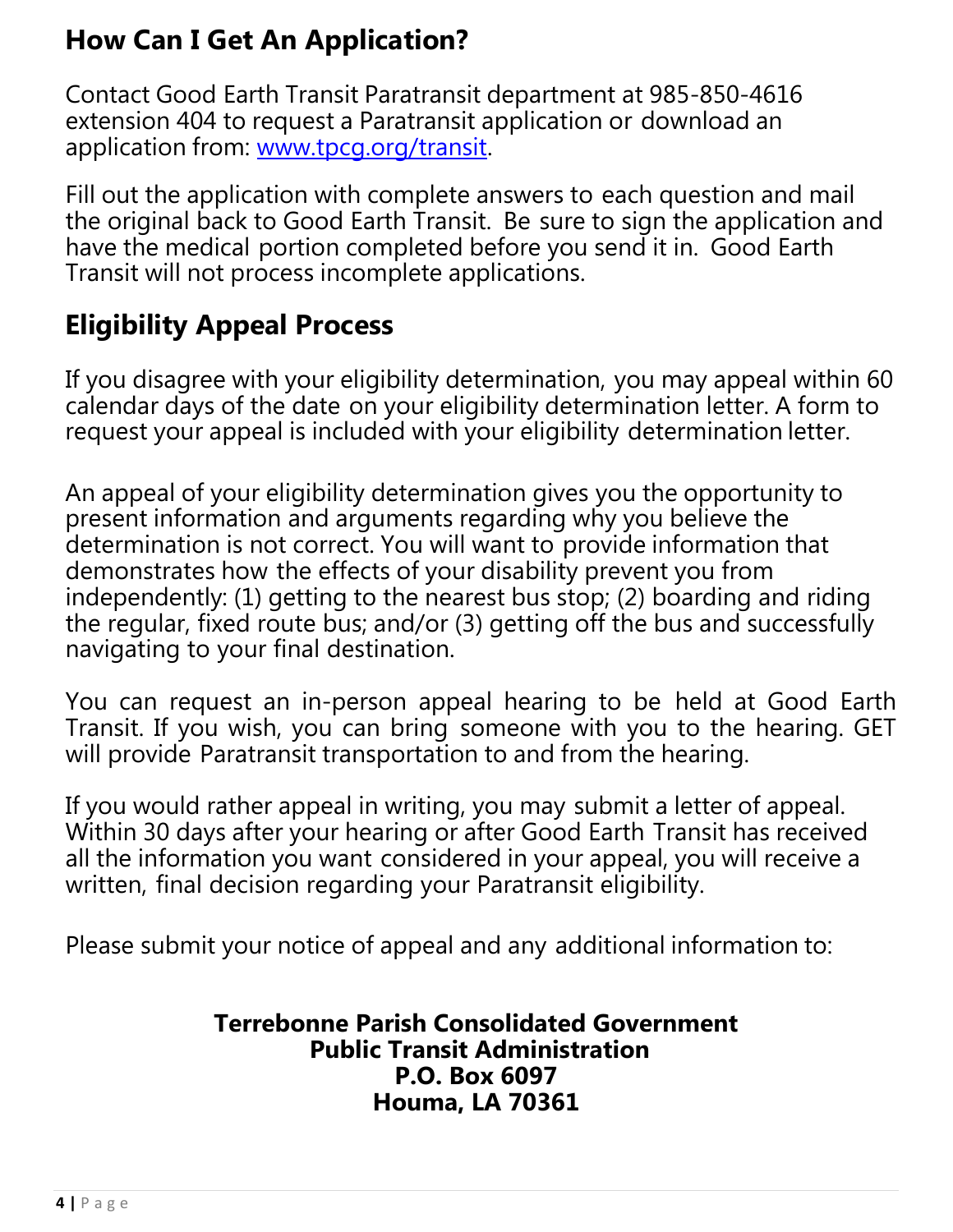

#### **ADA Paratransit Eligibility Determination Appeal Request Form**

Please complete this form if you would like to appeal our determination regarding your eligibility for the Good Earth Transit Paratransit Services. Once completed, please return it to the address listed below. Completed forms must be postmarked within 60 days of the date of your eligibility determination letter.

|                                                                                                                                                                                                                                |                  | DOB: |  |
|--------------------------------------------------------------------------------------------------------------------------------------------------------------------------------------------------------------------------------|------------------|------|--|
| Street address: and the state of the state of the state of the state of the state of the state of the state of the state of the state of the state of the state of the state of the state of the state of the state of the sta |                  |      |  |
|                                                                                                                                                                                                                                | State: Zip: Zip: |      |  |
|                                                                                                                                                                                                                                |                  |      |  |

I choose to submit additional information for the Appeal Panel to consider, but do not want to appeal in person. (If you choose this option, please send all additional information you would like the Appeal Panel to consider along with this form. Please consider the information on the page attached to your letter of determination titled "Basis for the Determination" when preparing additional information.)

I choose to appeal in person. (If you choose this option, we will contact you to schedule a mutually agreeable day and time for the appeal hearing. You may bring additional information to the hearing and can attend with others who are able to provide information on your behalf.)

**On a separate sheet of paper you may choose to include information to support the appeal.**

Applicant signature:

Date:

Return completed form to: Terrebonne Parish Consolidated Government Public Transit Administration P.O. Box 6097 Houma, LA 70361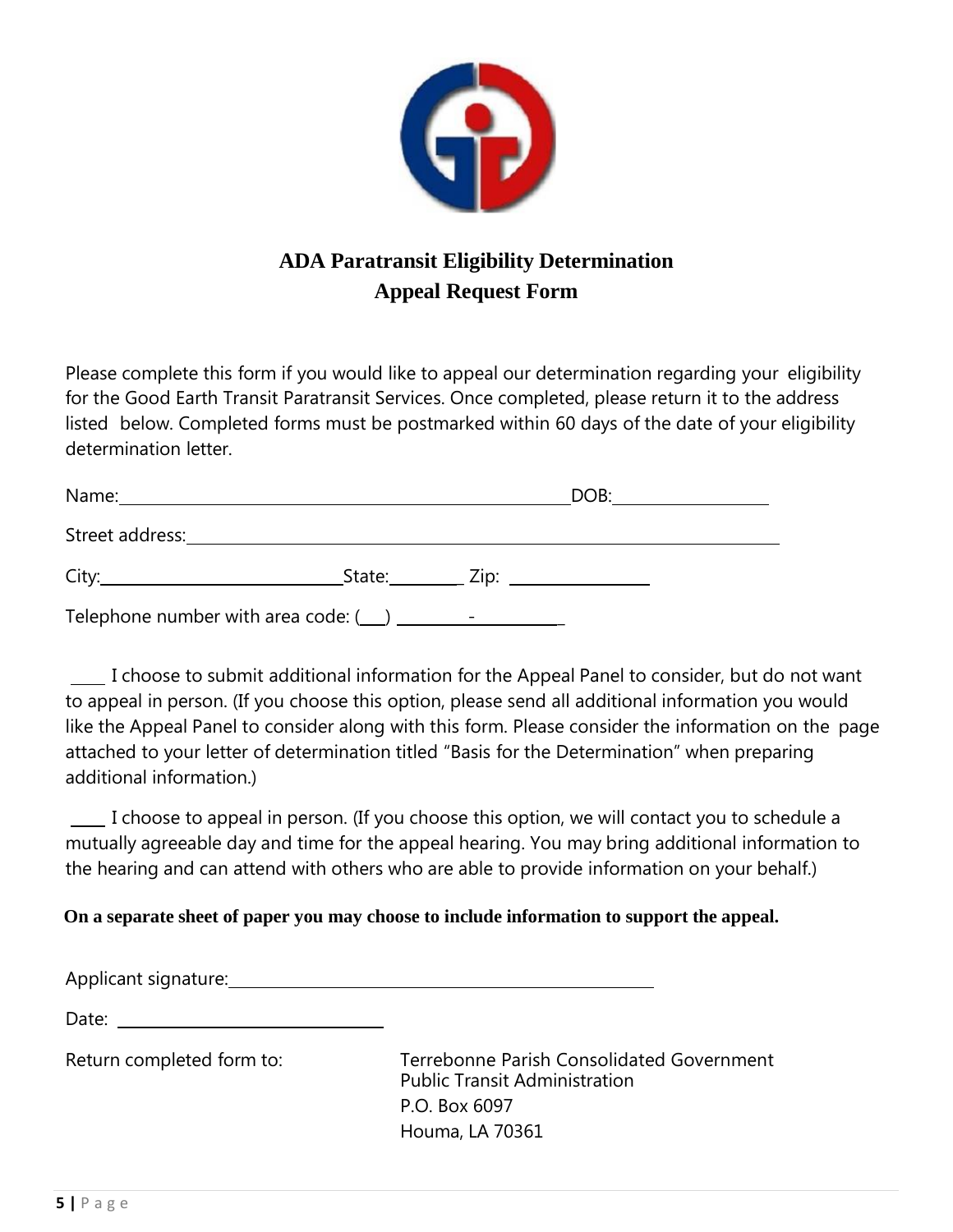#### **Service Hours**

Paratransit hours of service are comparable to the fixed routes hours of service, as required by the Americans with Disabilities Act. Paratransit service is currently available seven days a week including holidays. If your trip begins early in the morning or ends late at night, the Paratransit operator will identify the pick-up/drop-off times that will most closely meet your travel needs. Please note that your reservation times also will depend on the length of your trip.

Please be aware that these are the current holidays that we observe. There may be instances of additional days added to this list:

| New Year's Day *                         | <b>Martin Luther King Jr. Day</b> |
|------------------------------------------|-----------------------------------|
| <b>Lundi Gras</b>                        | <b>Mardi Gras</b>                 |
| <b>Good Friday</b>                       | <b>Memorial Day</b>               |
| Independence Day *                       | <b>Labor Day</b>                  |
| <b>Thanksgiving Day and Friday after</b> | <b>Christmas Day *</b>            |

\*If a holiday falls on Saturday, the preceding Friday shall be observed, and if a holiday falls on a Sunday, the following Monday shall be observed, unless specifically changed by the President.

#### **ServiceArea**

All of your Paratransit trips must begin and end within the Paratransit service area.

The Paratransit service area is comparable to the area served by the regular, fixed route bus system and conforms to the Americans with Disabilities Act. The service area is a corridor which extends 3/4 of a mile around each fixed route.

If you are unsure if your home or destination is within the current Paratransit service area, please call the office at 985-850-4616.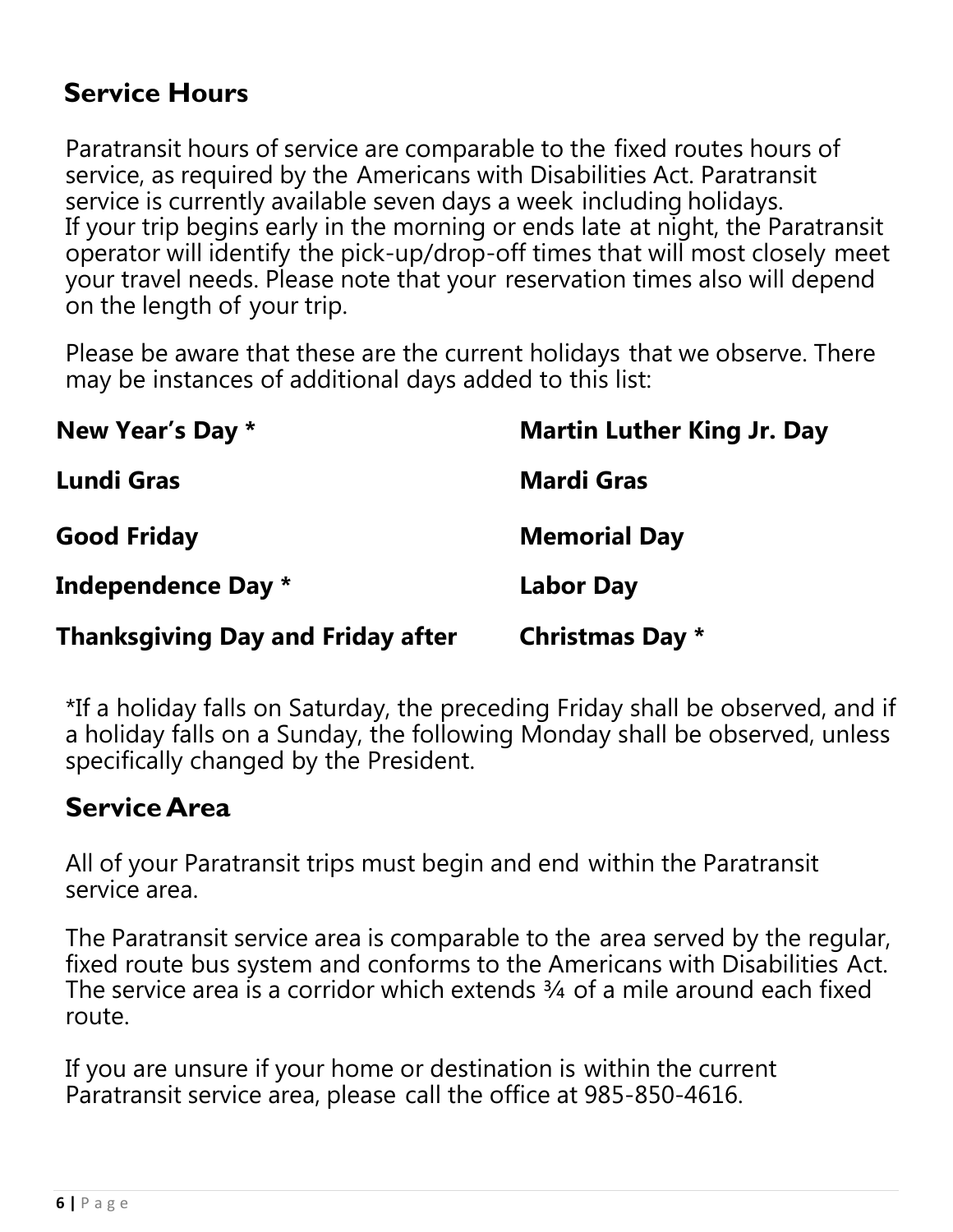#### **Scheduling Your Ride**

Good Earth Transit Paratransit service provides multiple trips each weekday. It is not a taxi service, but rather a shared-ride service that carries multiple customers to different destinations. Your needs will be balanced with other customers' needs. Because there are a limited number of vehicles, it may not always be possible to schedule your trip at the exact time you request.

Matching rides is the most complex part of getting you where you need to go on time. When you call, the operators will do their best to accommodate your request. The more flexible you can be about the time you request, the easier it is to serve a greater number of customers. Trips are scheduled to allow for adequate travel time between stops. Travel times are designed to be comparable to the fixed route buses.

#### <span id="page-9-0"></span>**When To Schedule A Ride**

The paratransit service does not provide same-day service. The further in advance you schedule your trip, the more likely we will be able to schedule the exact pickup times you want. Riders are required to call in trip requests between the hours of 8:00 a.m. and 5:00 p.m. at least one workday before the day you desire to use the service; however, trip requests may be scheduled up to 14 days in advance.

#### **Pick Up Window**

When you schedule a ride, you will be given a time to expect a Paratransit bus to pick you up. Riders should be prepared for pickup fifteen (15) minutes prior to the scheduled time in the event the bus is early. Once the bus arrives at your pickup, the driver will wait up to five (5) minutes for the passenger to board, and then leave. The driver will not telephone, knock on a door, honk the horn, or search for the rider upon arrival. It is the rider's responsibility to meet the bus, or make their presence known. For example, if you agree to a 9:00 a.m. pick-up, the vehicle can arrive between 8:45 a.m. and 9:00 a.m. and you should be ready to board any time in this range.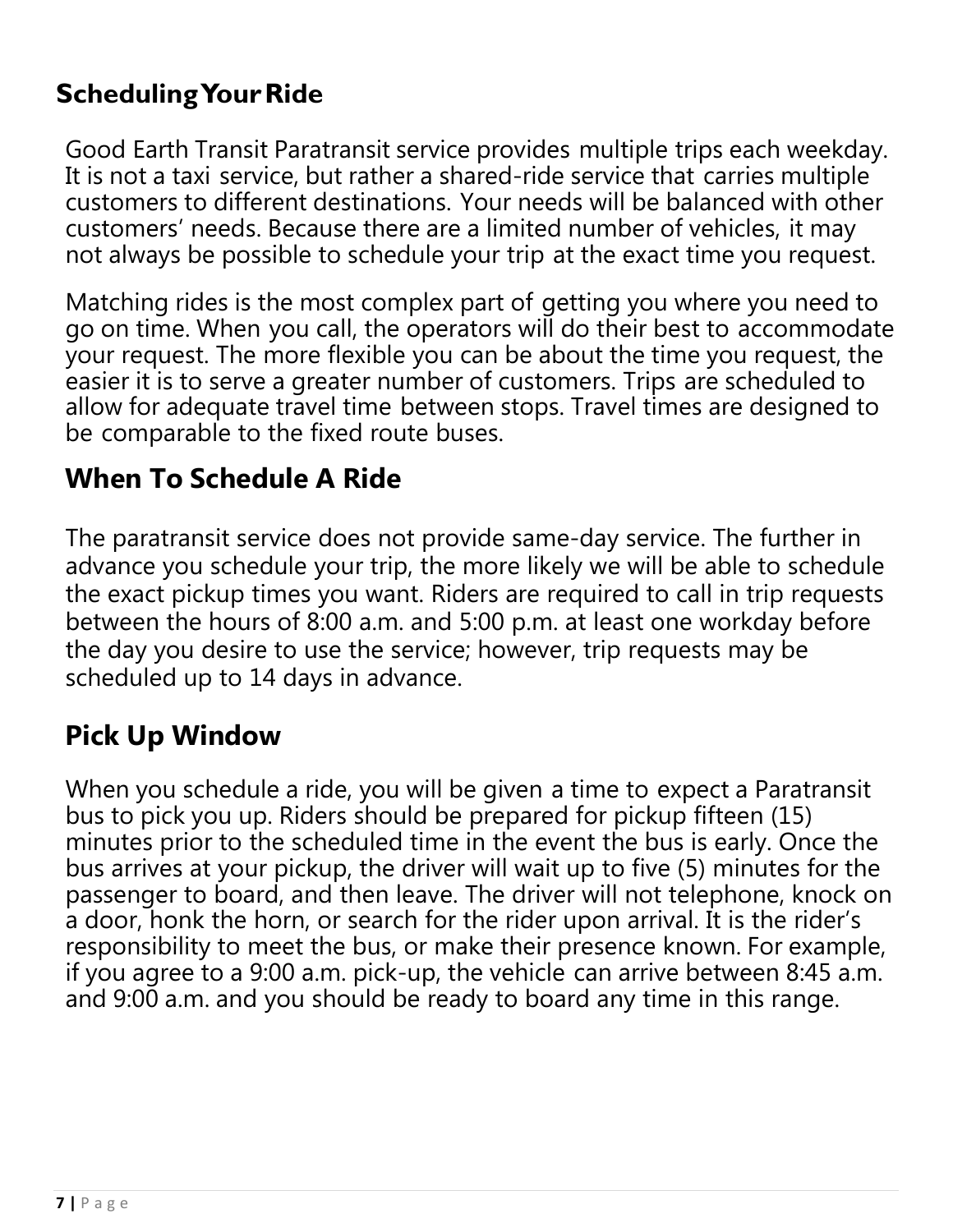#### <span id="page-10-0"></span>**How To Schedule A Ride**

Call the paratransit office at 985-850-4616.

The operator will guide you through the process of scheduling your ride. Please have the following ready before you call:

- Your name and complete pick-up address, including apartment and/or building name or number
- Exact address and description of where you want to go (for example, Walmart on Martin Luther King- Grocery Entrance)
- Time(s) of and date(s) of travel
- If a personal care attendant (PCA) and/or guest(s) will be riding with you
- If a service animal or pet will accompany you
- Whether you will be using a mobility aid (wheelchair, walker, oxygen)

#### <span id="page-10-1"></span>**Confirming Your Ride Requests**

When you are finished scheduling your trip, the operator will review all the information with you. This is a good accuracy check for both of you. Have a pencil (or pen) and paper handy to write down the information the operator gives you. We suggest you write down the name of the operator who helped you plan your trip.

#### **Faxing Or E-mailing Your Ride Requests**

Please contact the office for information about this option at 985-850-4616.

#### **Tips For Requesting Rides**

These tips will help provide you with the best possible service:

**Call Early -** The earlier you call (up to fourteen (14) days in advance) for a ride, the more time Good Earth Transit has for route planning.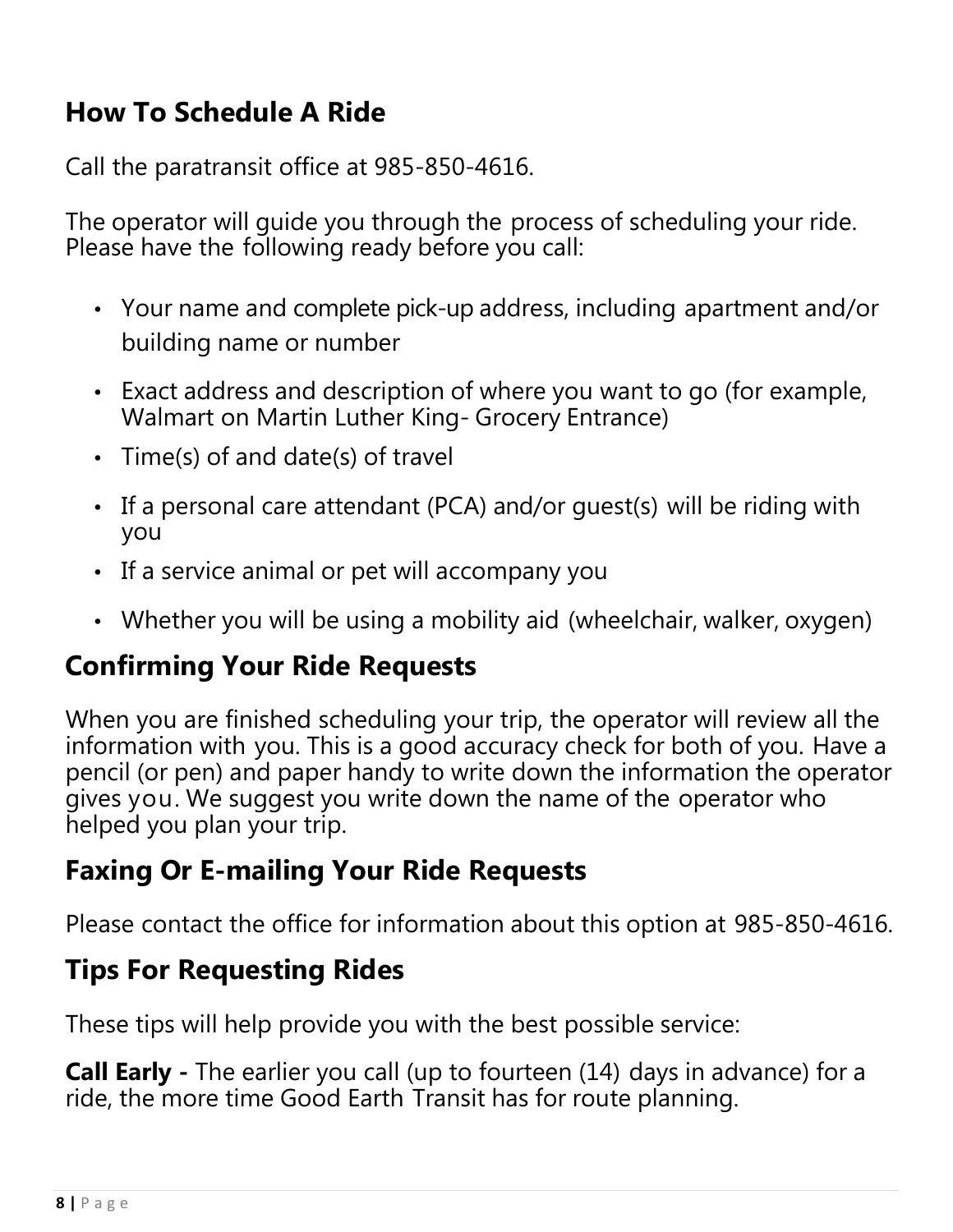**Allow extra travel time -** Trips are scheduled on a shared ride basis. The vehicle may stop to let other customers on or off before reaching your destination. In addition, travel times may vary due to rush hour slowdowns, time of day, local events, road construction, traffic accidents, bad weather, or day of the week.

**Be flexible -** Paratransit may not be able to schedule a ride at the time you want. Because Paratransit is a shared ride service, we may need to schedule your pick-up time up to one (1) hour earlier or later than you request.

**Be ready -** When operators arrive within the wait times, they can only wait five (5) minutes once they arrive at your location. To avoid delays, missed appointments, and no show penalties, please be ready to go when the vehicle arrives to pick you up. Please be aware that Paratransit operators will not help get you ready for your trip.

**Consider a PCA -** Be advised that you may be left alone on the Paratransit vehicle anytime that our operator assists other customers. The vehicle will not always be visible to the operator at those times. You will be dropped off at your destination, even if someone is not waiting for you. We cannot wait with you until someone arrives. If you cannot be left alone, please arrange for a PCA to travel with you.

**Multiple trips -** you may schedule multiple trips for the same day. However, because this is a shared- ride service, it is important you allow ample time between drop-offs and pick-ups.

**Choose stores and other locations close to your home -** When you are going shopping or other places, choosing a location close to your home will reduce your travel time and costs, allowing Paratransit to operate more efficiently for the benefit of all customers.

**Limit your onboard parcels -** Passengers are only allowed with up to four (4) bags or items, (not to weigh over 25 pounds each), or one personal shopping cart (with no extra bags of groceries hanging on the outside of the cart). Paratransit reserves the right to refuse transport of items exceeding the weight limit, or bulky items for lack of space in the vehicle. Operators will provide assistance from the curb to the vehicle **ONLY**. If you need further assistance, you must make arrangements on your own.

**Oxygen** - if you are using oxygen, please bring an ample supply of oxygen.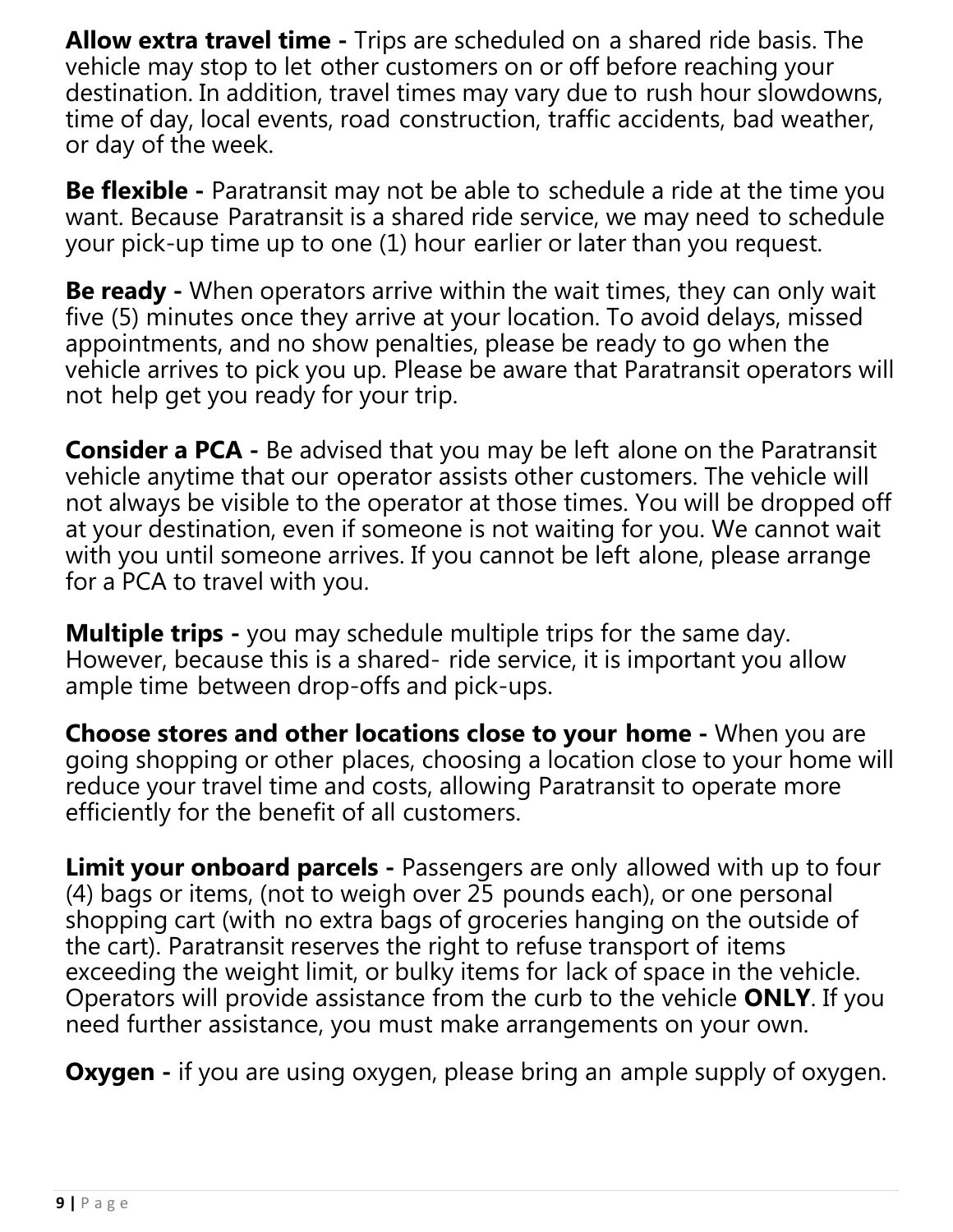**Notify Paratransit of any change to your personal information -** Call the office at 985-850-4616 if you move to a new address, change apartments, change your home telephone number, or emergency contact number.

It is important to keep your mailing address up to date and it can be different than your pick-up address.

<span id="page-12-0"></span>**Only ADA-eligible individuals** are authorized to use a Paratransit ID card. If your ID card is lost or stolen, call the Paratransit Eligibility office immediately at 985-850-4616. There is a \$5 charge for replacing lost, stolen, or damaged Paratransit ID cards.

**Carry needed medication with you in case of delays.** If you are diabetic or hypoglycemic, bring a small snack in case you travel longer than expected.

**For medical emergencies CALL 911.** Paratransit operators are not trained as paramedics and we cannot provide emergency transportation.

#### **Subscription Trips**

If you need a ride to the same place at the same time at least once a week for a period you can use subscription service as long as it does not exceed 50% of the trips available at any given time of the day, unless there is excess non-subscription capacity. However, you must remember to cancel any trip you are not planning to take. Subscription trips are meant to be long term with minimum changes and cancellations.

#### <span id="page-12-1"></span>**CancelingYourTrips**

You must cancel a ride if you no longer require it. Please be sure to cancel both ends of your trip (pick-up and return) if appropriate. Customers must cancel their trip(s) a minimum of two (2) hours before the scheduled time to avoid a no-show penalty. If you need to cancel more than one (1) trip, be sure to tell the operator which trips to cancel. Paratransit operators are not permitted to request, change, or cancel trips for you. It is your responsibility to call the office at 985-850-4616.

<span id="page-12-2"></span>**Note:** If you do not call to cancel your trip at least two (2) hours before the scheduled pick-up time, you may be considered a "No-Show."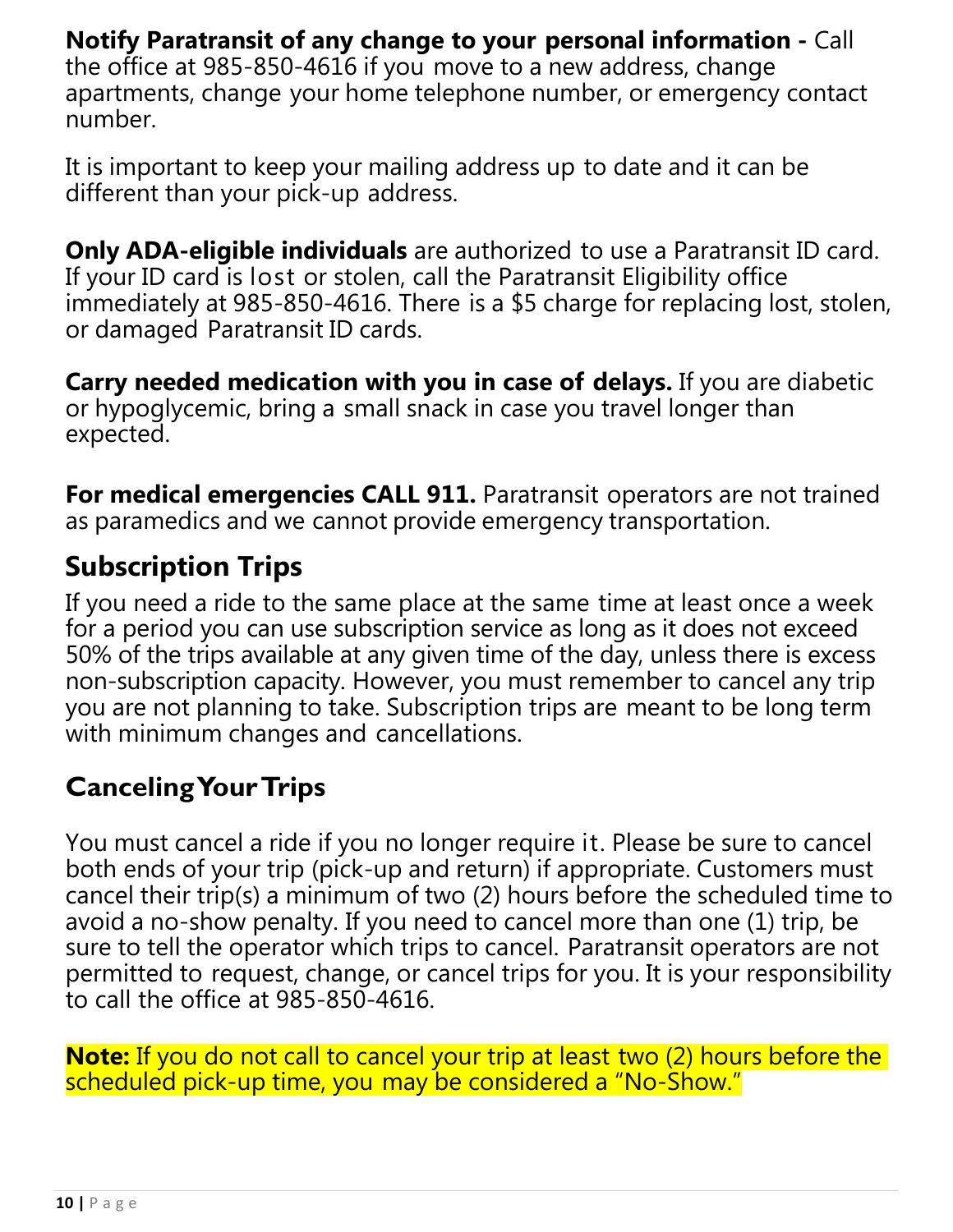# **Trip Changes**

Changes that need to be made to previously booked trips must be made no later than 5:00 p.m. the day before the trip is scheduled. Due to route planning, we do not accept same day changes to booked trips.

#### **If Your Appointment Is Running Late**

If your appointment is running late and there is a chance you will not be ready at your scheduled return time, or if you have missed the bus, call the office at 985-850-4616 as soon as possible.

#### **WhenThe BusArrives**

- When the bus pulls up, please be ready to go. Every effort is made to provide timely pick-ups.
- You should be ready within your pick up window, up to fifteen (15) minutes before your scheduled pick-up.
- The operator will only wait for you for five (5) minutes once it arrives in the pick-up window. If the operator arrives earlier than the pick-up window, you are not required to board until the start of the pickup window.
- The operator's responsibility for your safety begins at the first barrier where the trip begins, and ends at the first barrier of your destination. That is curb to curb service.
- Operators are not caregivers and do not provide attendant to attendant service. If you need one-on-one service, a PCA or companion should travel with you.
- Operators are not required to approach a house where there is a risk of encountering an unrestrained animal.
- For safety reasons the pathway from the door to the van must be clear of ice, snow, and debris.
- Have your fare ready and visible. Operators do not carry change and are not allowed to search purses, pockets, or backpacks for the fare.
- All Paratransit operators wear uniforms with the company name embroidered on them. They will identify themselves and will have their employee ID available.
- Operators are not permitted to go through facilities, up elevators, stairs, or into individual offices to assist or locate customers.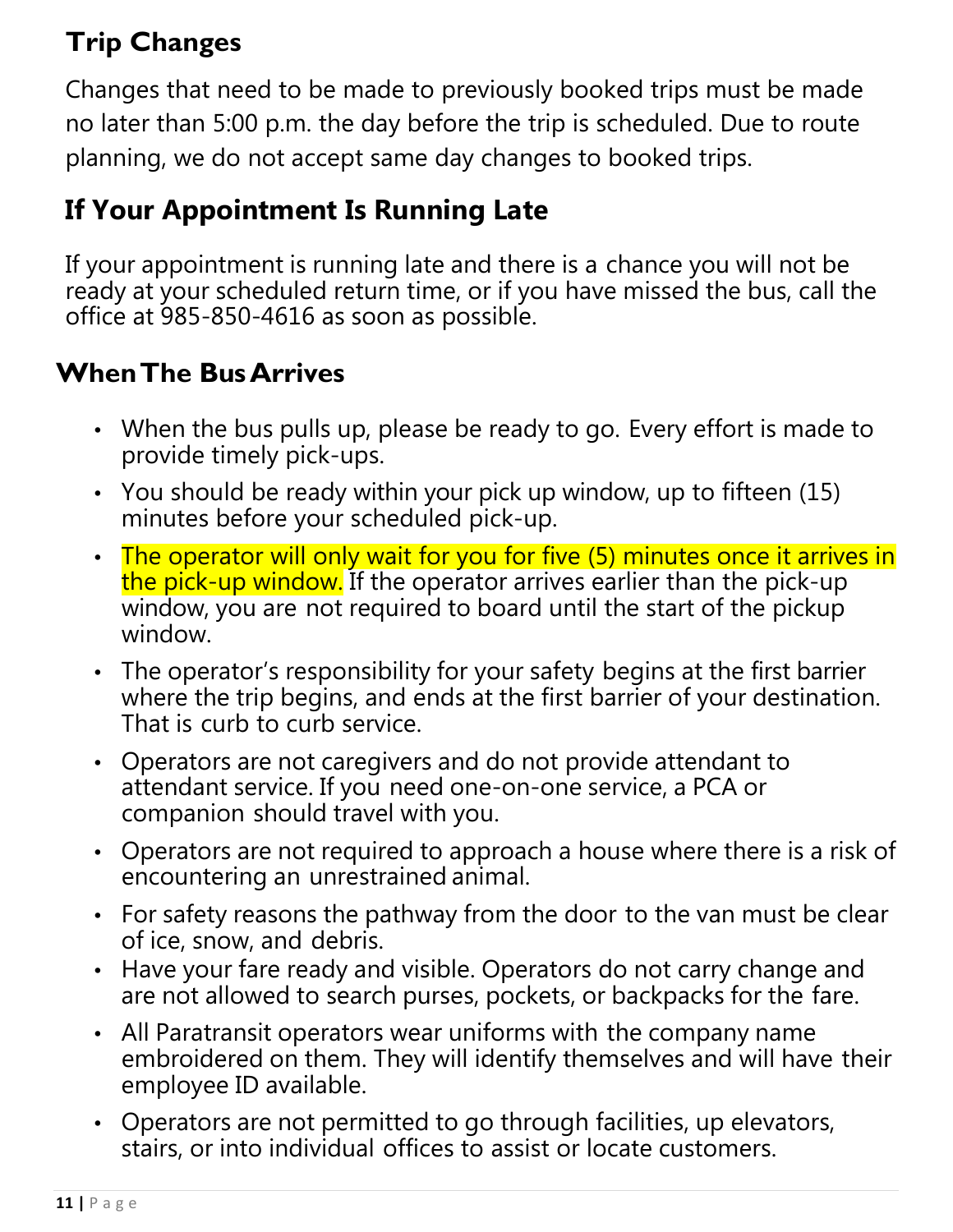• Operators are not permitted to enter your home, even to assist you with a wheelchair, carry your packages or groceries, or to help you with your coat.

#### <span id="page-14-0"></span>**Personal CareAttendants (PCA)**

- A Personal Care Attendant is someone traveling with you who assists with your personal care and/or activities.
- Your PCA rides free and must board and disembark at the same location as you.
- Your PCA may also meet you at both ends of your trips.
- Your PCA may also accompany you on the regular fixed route bus and ride for free. Show the bus operator your Paratransit ID card.
- Paratransit employees cannot serve as a PCA.

# **A PCA Is Recommended Under The Following Conditions**

- You are unable to be left alone or travel independently beyond the door of the pick-up of drop-off.
- <span id="page-14-1"></span>• You use a wheelchair and must travel up or down more than one step.
- You are traveling on rough or uneven terrain, or any other conditions that present a safety hazard.
- You require supervision during transport on Paratransit.

# **TravelingWith Guests (Companions)**

- Each eligible rider may travel with one guest in addition to their PCA. Additional guests may travel if space is available.
- Your guest(s) must board and disembark at the same location as you.
- Be sure to tell the operator you will be bringing a guest(s) with you when you schedule your ride.
- Operators cannot transport passengers who are not prescheduled for a trip.
- Guests pay the same fare as you pay when accompanying you on the bus.
- In the event you have scheduled a ride for a guest to accompany you and they will not be taking the trip, please call the operator to cancel their trip so we can offer that empty seat to another customer.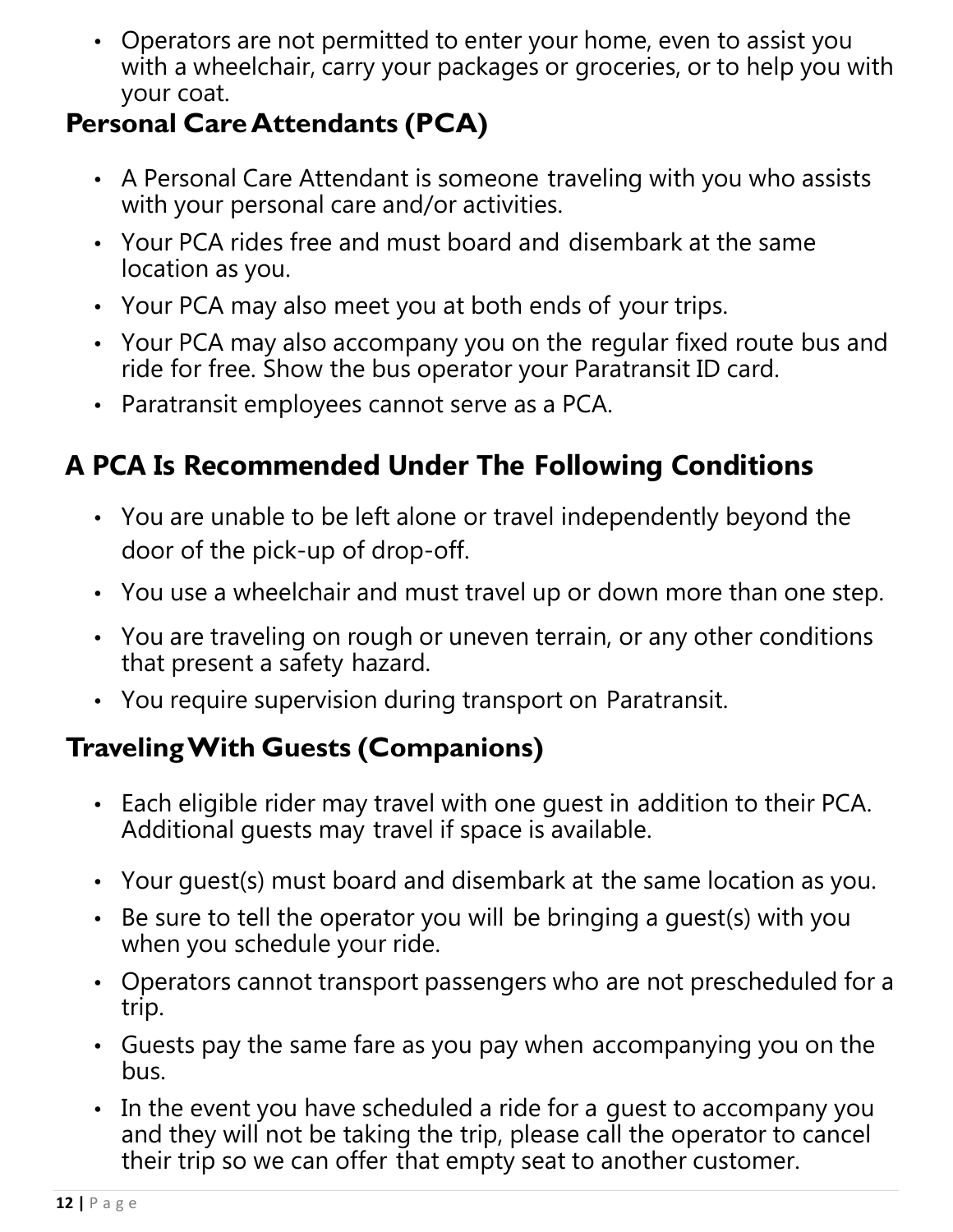#### <span id="page-15-0"></span>**Transporting Children**

- Children (3) years of age and younger may accompany an ADAeligible customer for free.
- Additional children or children four (4) years of age or older must pay the current Paratransit fare.
- If you bring a car seat you are responsible for securing the car seat and securing your child in the car seat but you are not required to have one.
- You are responsible for your child during trips.

#### **ServiceAnimals**

- Service animals are animals that have been trained to perform specific tasks to assist the customer in their daily activities.
- Service animals are welcome on Paratransit vehicles.
- A service animal may travel on the floor near its handler, or if small, on the handler's lap and must be under your control at all times.
- The operators will not handle your service animal.
- If you need assistance getting on or off the van with your service animal, please plan to bring a PCA or guest to assist you.
- Any animal that is not controlled and/or exhibits vicious behavior will not be allowed to ride on the Paratransit vehicles.

#### <span id="page-15-1"></span>**Pets**

- If you are traveling with a pet, it must be enclosed in a secured carrier.
- You must be able to handle the pet carrier by yourself.
- The pet carrier must fit under the seat or on your lap.

#### **WheelchairsAnd Other MobilityAids**

- The ADA requires Good Earth Transit to transport manual or powered mobility devices (wheelchairs and scooters) used by people who are disabled and have a mobility impairment.
- A Paratransit customer and his/her wheelchair must fit on the lift and fit into the wheelchair securement area.
- If you are not sure if your mobility device will fit due to length, width or weight, contact the office for more information.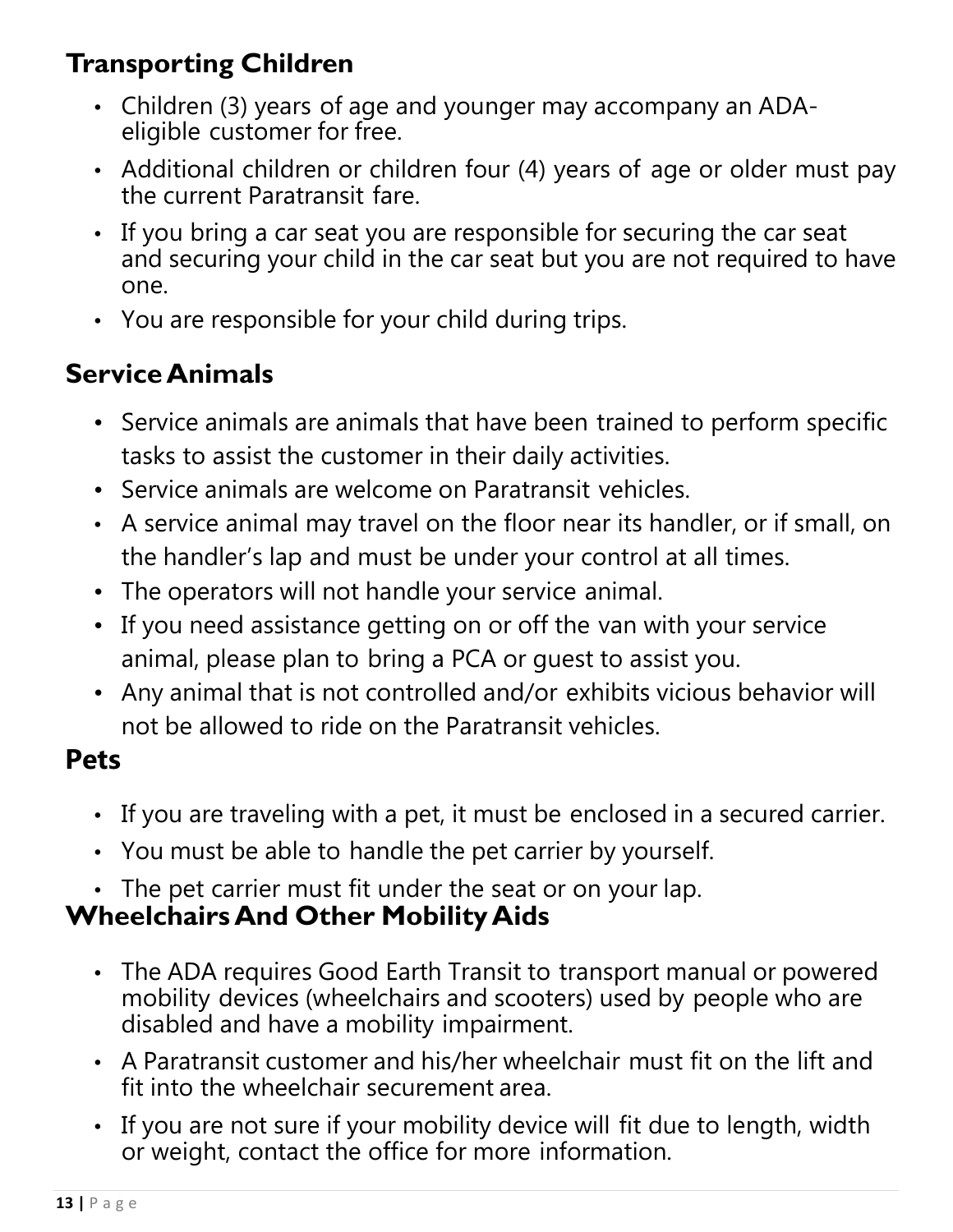- If you and your mobility device together weigh more than 600 pounds, contact our office.
- For safety reasons, operators cannot assist people who use power wheelchairs or scooters up or down steps or curbs.
- Operators will not operate power wheelchairs or scooters.
- Operators will not transport you in a power wheelchair or scooter that is not operational.
- If your power wheelchair or scooter becomes inoperable while out in the community and you have a ride scheduled, please call the office to advise Paratransit of the situation.
- If you have a ramp at your home site, it must meet ADA requirements for slope, be safely constructed, and be cleared of any obstructions.
- If the operator determines that he or she cannot safely use your ramp, a Paratransit Supervisor will be notified. Operators will not escort you over the ramp until a supervisor has determined it is safe.
- <span id="page-16-0"></span>• If you have questions about the safety or design of your walkway or ramp at your pick-up or drop-off location, call the office for assistance.
- No one but the operator is permitted to operate the vehicle wheelchair lift or securement devices.
- If you use a wheelchair or other mobility aid, we ask that you keep it clean and in good working order.
- Some scooters and power chairs may be difficult to secure or are unsafe to occupy during transit. Because of this, the operator may recommend that you transfer to the passenger seat for your safety. You are not required to transfer to a passenger seat, but we encourage you to do so when your operator recommends the transfer.

#### **Other Aids**

- The operator will secure walkers inside the vehicle. Walkers, plus any attachments such as baskets, bags, or water bottles, should weigh no more than 25 pounds total.
- <span id="page-16-1"></span>• If you need to travel with an oxygen unit, a portable unit is preferred. If you have an oxygen cylinder, it must be transported in a cylinder holder and be attached firmly to a mobility aid or be in a cylinder cart on wheels. The operator will secure your cylinder cart inside the vehicle.
- The operator will load and secure your shopping cart on the vehicle. Items must be in the cart and not hanging from the cart.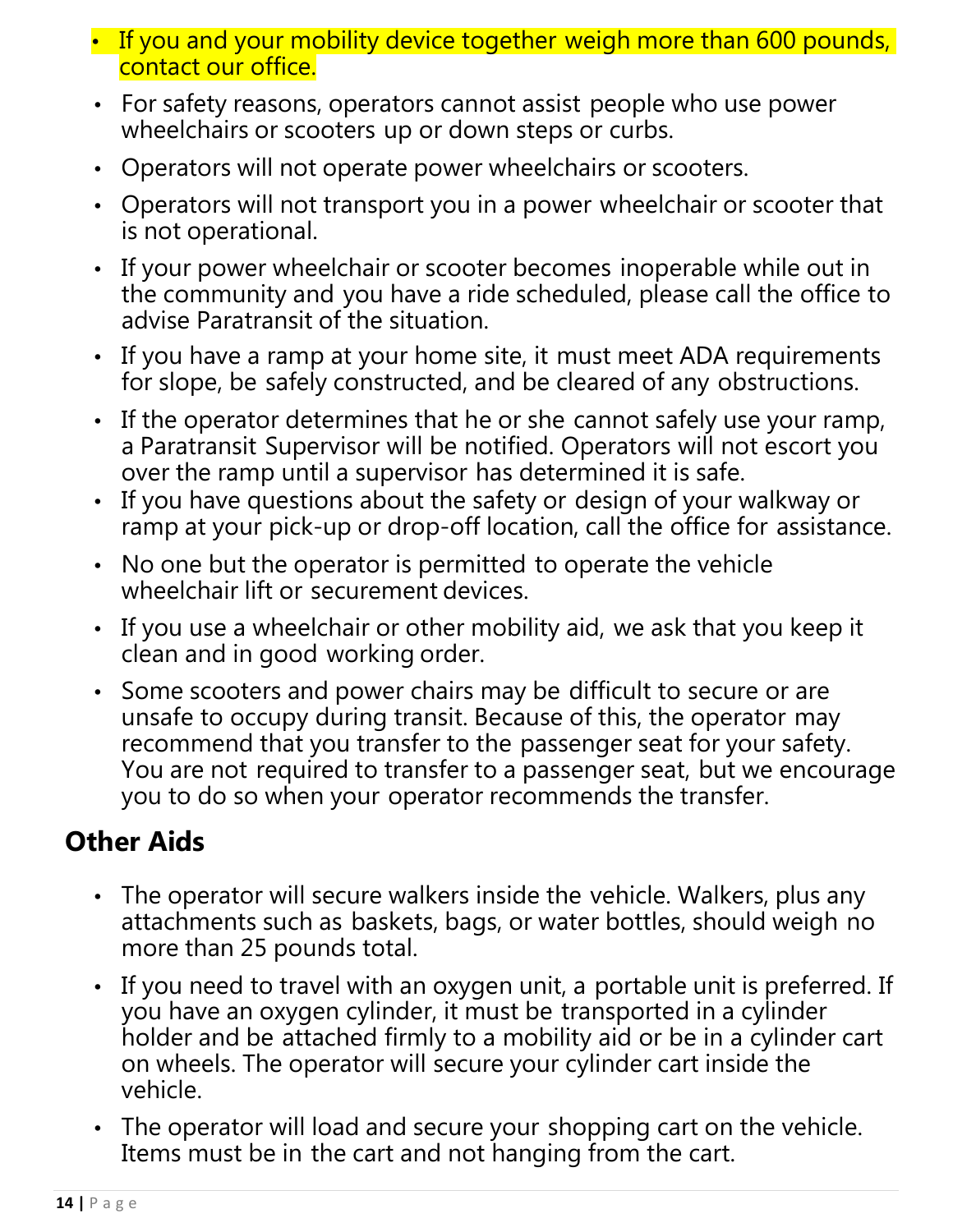• If the personal shopping cart has wheels and the lift is used the 25 pound weight limit does not apply.

#### **The Lift**

Customers who do not use wheelchairs may use the lift to board the van. Please tell the operator that you wish to use the lift when you book the trip. If you have not made arrangements to use the lift, but need to, let the driver know and he/she will lower the lift for you.

#### **Seatbelts**

- For safety and security, all customers, guests and PCAs are required to wear seatbelts and remain seated with their seatbelt secured during transport.
- <span id="page-17-0"></span>• Seatbelt extensions are available for your comfort. Let the operator know if you would like to use one.
- Good Earth Transit recommends that customers in wheelchairs use a personal lap belt in order to prevent a fall from the wheelchair seat during transport.
- Shoulder belts are available for customers traveling in wheelchairs. The shoulder belts are optional; however we do recommend customers use them during transport.

#### **Fare Information**

The operator will confirm the fare for your requested Paratransit trip(s) at time of booking. Fares are subject to change.

• The present base fare is \$2.00 for each one-way trip per zone corresponding to the fixed route. The maximum fare depending on origin and destination will be no more than \$6.00 per one-way trip. You can pay the fare using two options. (1) You can pay cash which will be

deposited into the fare box at time of boarding. (2) You can purchase a prepaid \$20 value card that the drive will punch as trips are redeemed.

- Have the exact fare ready. Operators do not carry change and are not allowed to search purses, pockets, or backpacks for the fare.
- <span id="page-17-1"></span>• Put the fare in the fare box or hand it to the operator each time your board the vehicle.
- Guests/companions and children four (4) years of age or older are required to pay a fare.
- PCAs are not required to pay a fare.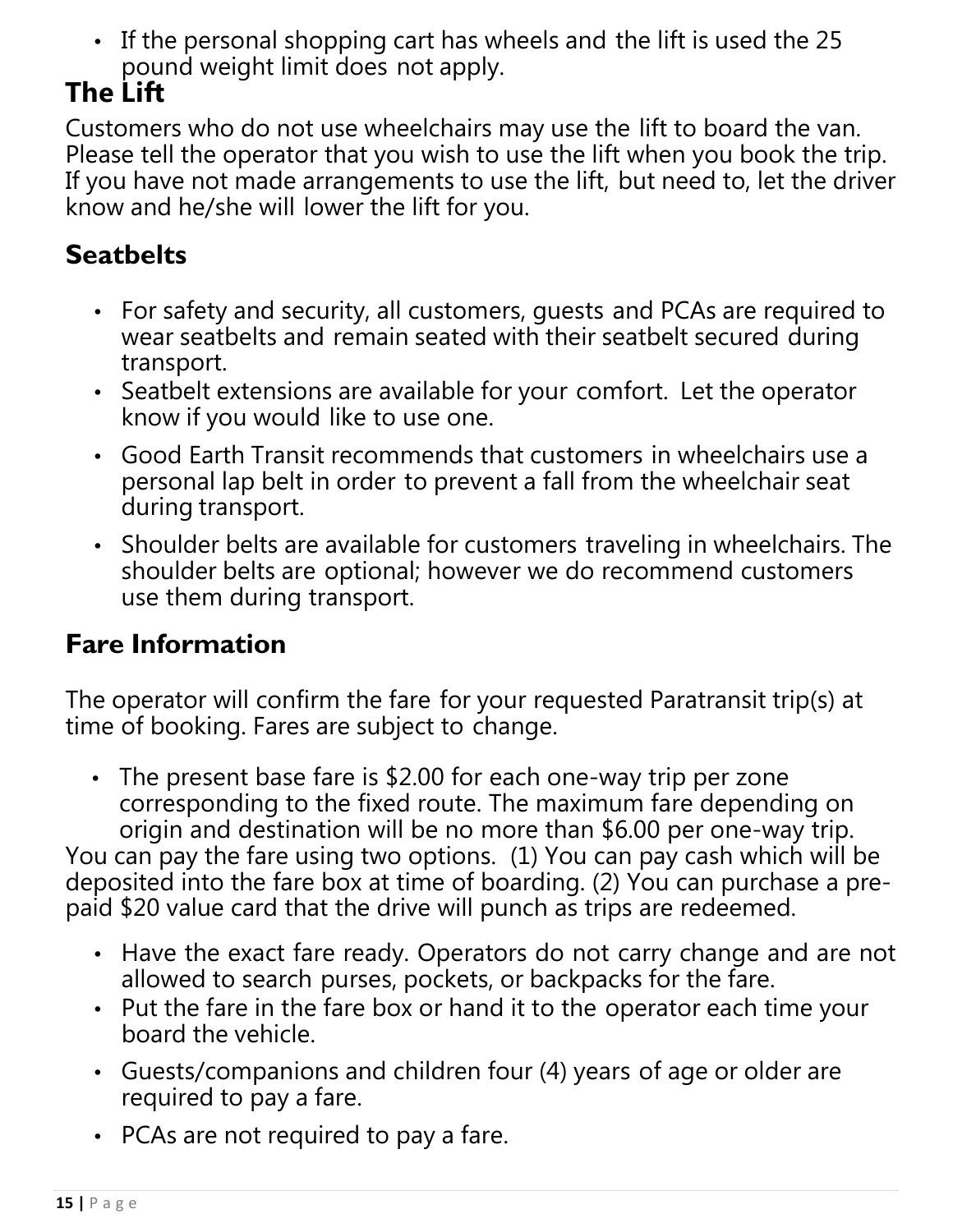• There is no charge for service animals and pets.

#### **Paratransit Operators**

Paratransit operators are trained in defensive driving, passenger assistance, disability awareness, and the safe operation of Paratransit vehicles. Please cooperate with the operators and follow their instructions.

- The operator's first responsibility is the safety and security of all the customers and vehicle.
- Minimize operator distractions. Operators will not engage in unnecessary conversation with you. In order to help the operator focus on his/her driving, please limit the conversation to questions or concerns about your trip.
- Operators, whenever possible, are required to stay within sight of the vehicle.
- Please be advised that you may be left alone on the Paratransit vehicle when the operator assists other customers.
- Riders are allowed with up to four (4) bags, (not weighing over 25 pounds each), or one personal shopping cart (with no extra bags hanging on the outside of the cart).
- Operators cannot pick up packages (such as prescriptions) for you and bring them to you.
- Operators are not authorized to handle medications or money, other than your fare.
- Operators cannot accept tips; they do appreciate letters of praise for good service.
- Operator will not approach a house where there is a risk of encountering an unfriendly or unrestrained animal. When the operator arrives, make sure your animal is contained or on a leash.

#### <span id="page-18-0"></span>**Out Of TownVisitors**

If you are planning to travel out of town and would like to use an ADA Paratransit service in another area, contact the office for assistance setting this up.

Visitors to the area, who are certified ADA eligible for Paratransit by another transit provider, or who provide documentation of a disability or self-certify that they have a disability that prevents them from using the regular fixed route buses, may use Good Earth Transit's Paratransit service for up to 21 days in a year without completing the formal application process.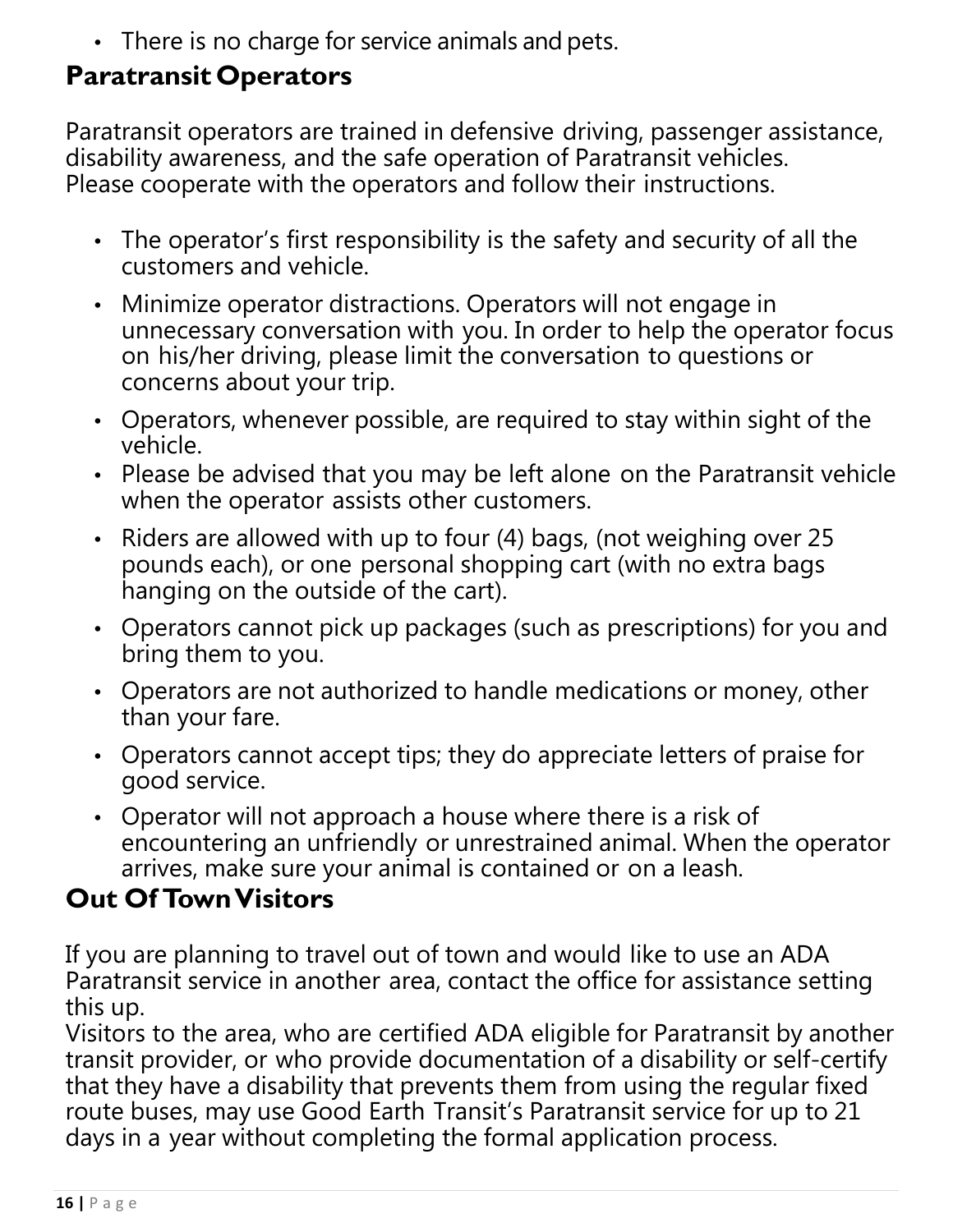If more than 21 days of service is needed in a year, visitors must apply through the Good Earth Transit eligibility process. To request an application, contact the office, Monday through Friday, between the hours of 8:00 a.m. and 5:00 p.m. at 985-850-4616 extension 404.

#### **InclementWeather Or Local Disasters**

<span id="page-19-0"></span>Good Earth Transit may delay or cancel public transportation service when adverse weather creates conditions hazardous for customers and operators, or when vehicles are unable to reach your residence or destination safely.

Some trips may be canceled on short notice. Every effort will be made to provide life-sustaining trips such as dialysis or chemotherapy, as long as vehicles are able to safely reach your residence and destination.

Paratransit service announcements will be included with school closure information on the radio, television, and social media. If weather conditions deteriorate after Paratransit service has dropped you off at your destination, we will arrange a return trip home.

# **A Few Rules**

Paratransit is a shared-ride service and our goal is to provide a safe, comfortable ride for all of our customers. Good Earth Transit wants you to be aware of a few important rules for riding Paratransit.

The following is a summary of activities which are not allowed:

- Profanity or abusive conduct will not be permitted.
- Weapons are not allowed on TPCG vehicles.
- Tape/Radio/CD players must be equipped with earphones while being used on TPCG transit system vehicles.
- Eating, drinking, and smoking is not allowed.
- If drinks are brought on board, they must be in a secure cup with a locking lid to prevent a spill.

# <span id="page-19-1"></span>**Please Consider**

- Perfumes and colognes may trigger allergic reactions resulting in cardio-respiratory distress for other customers. Avoid use of scented items when you will be riding the service.
- For the comfort and health of all customers, personal hygiene must be maintained within acceptable standards. Strong odor, animal dander and other allergens may cause distress for other customers.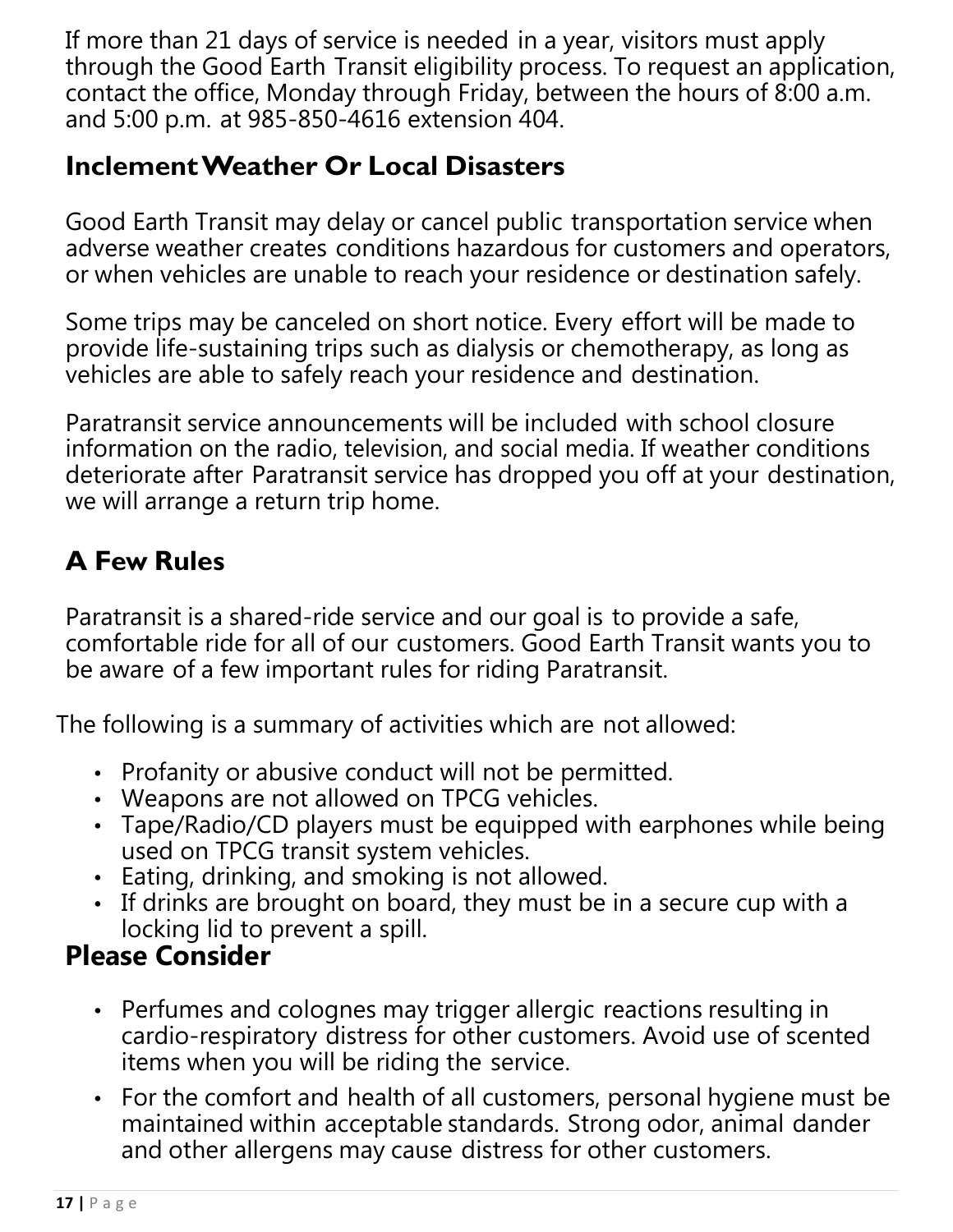#### **Lost And Found**

Good Earth Transit is not responsible for items left on the bus. Customers are responsible for keeping track of all personal belongings brought onto the bus. If you discover you have left an item on a vehicle, call the office as soon as possible. Items found on the bus will be kept for no longer than 30 days.

#### <span id="page-20-0"></span>**No-Show Policy**

A "No-Show" occurs when a customer:

- is not at the requested pick-up address, and the operator cannot locate the customer; or
- is not ready to board the vehicle within five (5) minutes of the arrival of the on time vehicle; or
- Has not called to cancel the trip a minimum of two (2) hours before the scheduled pick-up time.

If you have requested a trip and cannot ride, it is your responsibility to cancel the scheduled trip. Failure to cancel rides delays the bus, costs taxpayers thousands of dollars per year, and impacts customers who were scheduled to share the ride with you.

Excessive No-Shows will result in penalties, including suspensions of service.

#### **Late Cancellation Policy**

Last minute cancellations can slow down service and increase our costs. In the event of an emergency which forces you to cancel a ride on the day of your trip, call as soon as possible.

<span id="page-20-1"></span>Paratransit services request a minimum two (2) hours notice for cancellations. Cancellations with less notice are considered a No-Show.

When you call to cancel a trip, be sure to cancel all of the trips you will not be taking on that date including return trips.

#### **Cancellations At The Door**

Cancellations made at the door for an on-time pick- up will be considered a No-Show. Cancellations made at the door because the bus arrives after the 15 minute window will not be considered a violation.